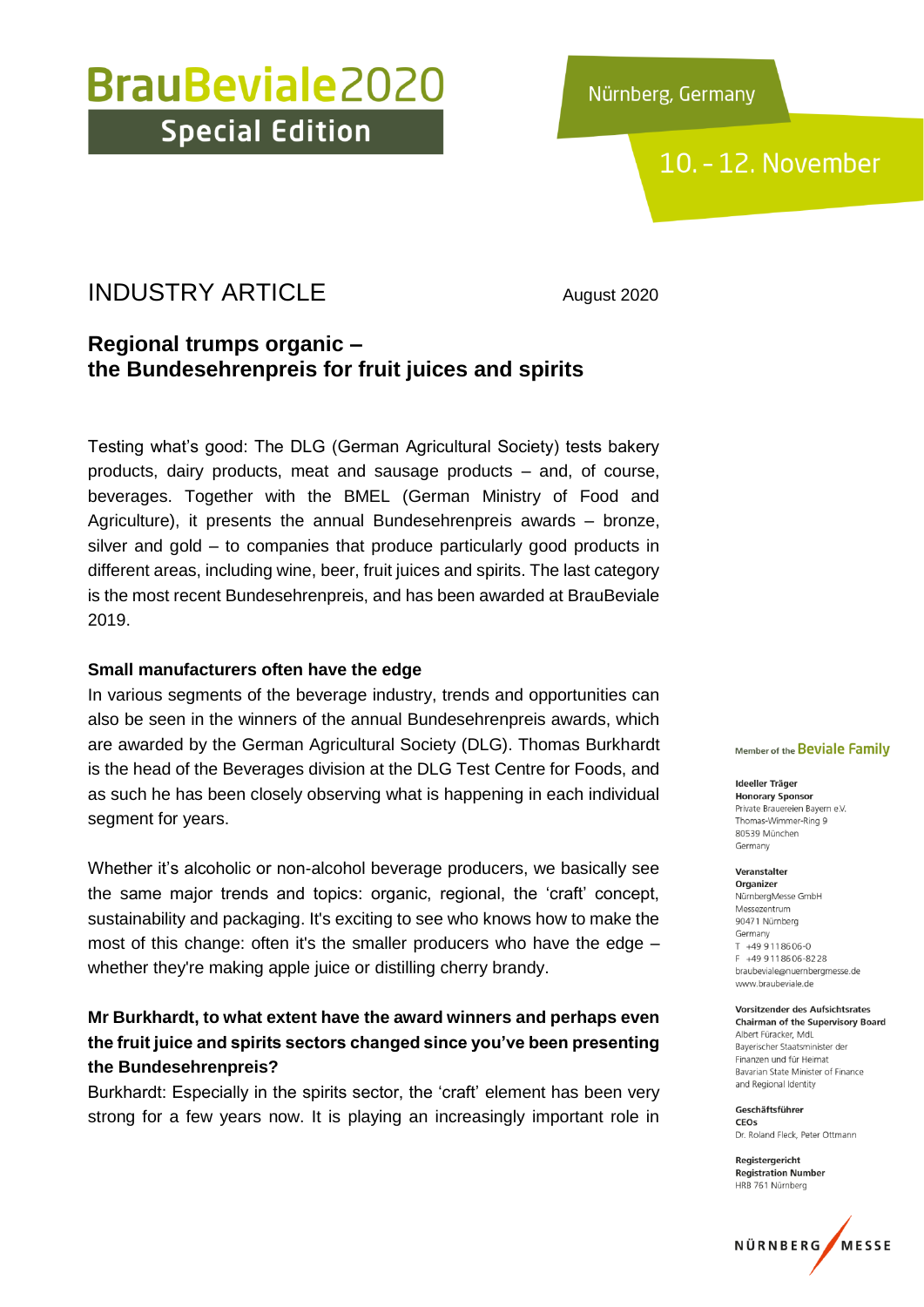10. - 12. November

marketing, especially among small- and medium-sized companies. But it has actually also changed the market and the products that are available. In the last five or six years, many German whiskies have been released. And in the last three years, so have gins – in the most diverse range of varieties. It goes without saying that the DLG looks closely at this and differentiates accordingly.

#### **In what way?**

Burkhardt: Not every product that is called a gin today is actually a gin. We check whether the product fulfils the basic requirements of what constitutes a genuine gin. Amongst other things, gin is characterised by a distinct juniper note, and this is particularly important. So, when we check the products that have been submitted, we make sure that the juniper is clearly noticeable in the finish.

#### **In other words, a gin with a strong orange note masking the juniper, for example, couldn't ever win the Bundesehrenpreis?**

Burkhardt: Right, because according to the relevant EU regulation, gin is a spirit with a recognisable juniper taste. That is why we also check for this as part of the sensory evaluation. All Bundesehrenpreis awards in the beverages sector are determined on the basis of the DLG test, which was very important for the German Ministry of Food and Agriculture when it decided to award these prizes. In the DLG test centre, it's not only sensory evaluations that are made. We don't just look at whether something tastes good – we also carry out analytical testing of the products. This is all about safety and security of declarations. Whether what's written on the label is actually what's inside – and vice versa. This is becoming increasingly important these days.

#### **We've heard of craft beer and craft spirits. Are craft winemakers and craft fruit juice producers coming next?**

Burkhardt: Maybe not directly, but in a way, this branch is playing a role everywhere: the wave of craft producers has helped to increase consumer awareness. The enthusiasm for craft production and for regional sourcing, which is often closely linked to the craft movement, has almost overtaken the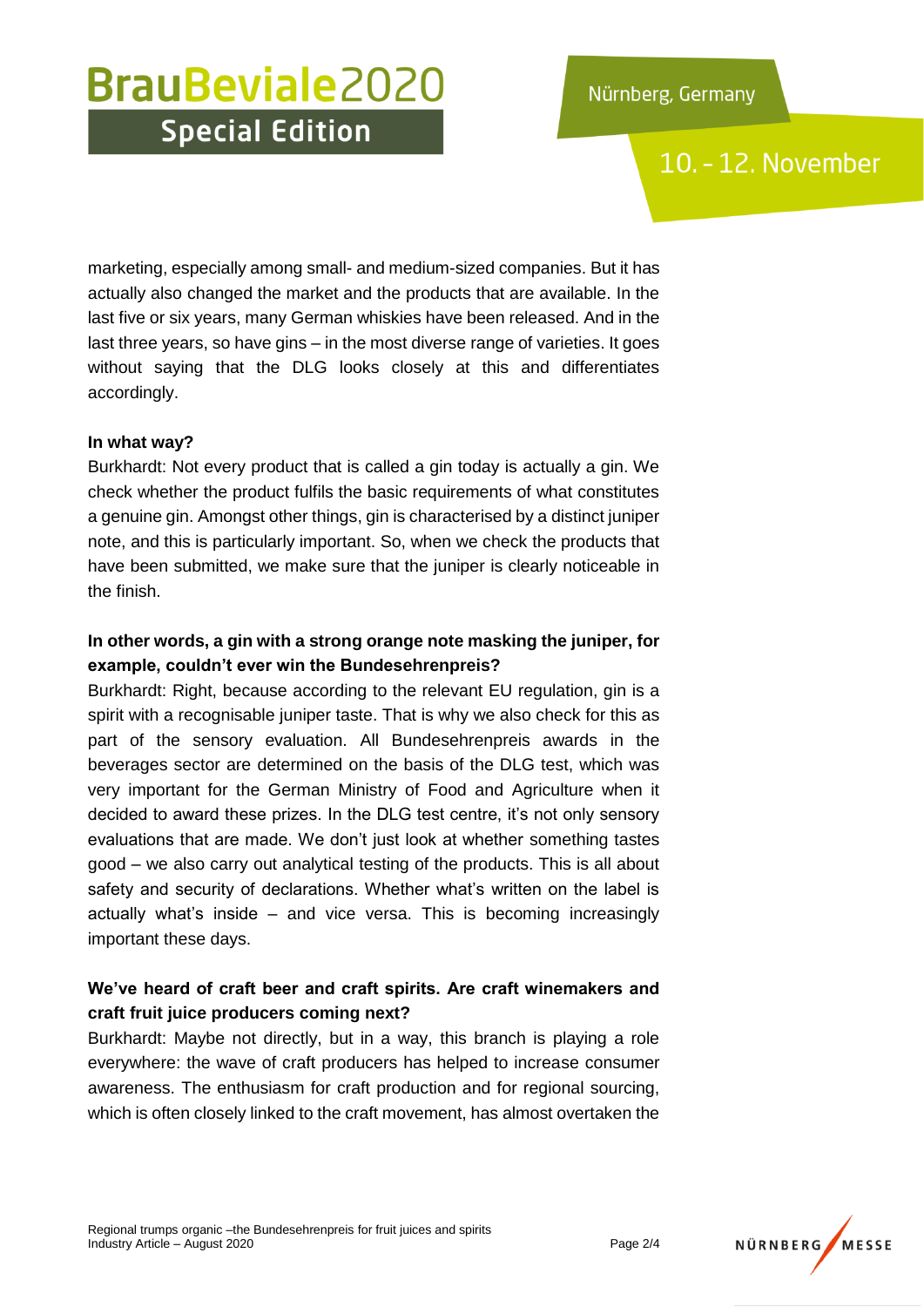10. - 12. November

trend for buying organic. The unique artisan character of a business, smallish structures and something that I simply refer to as a 'home' can all be conveyed extremely easily and obviously go down very well with consumers. This works especially well for fruit juices.

#### **Why is that?**

Burkhardt: For example, you can explain how locally grown fruit is used. Producers can shine a light on their harvest, show their meadows with fruit trees – that's a good story that currently markets very well. It's different from how it was ten years ago. The media environment has changed accordingly.

#### **In the last decade, some companies have perhaps undergone a generation shift. Can that also influence these changes?**

Burkhardt: Absolutely. After all, the younger generation also needs to find a way of differentiating itself from its predecessors. And as we're seeing, they also like to take up issues of sustainability, the environment and conservation of resources. That makes sense too, because it's also about their future – and that of their customers.

#### **Do long-established, traditional companies have a disadvantage compared to start-ups, which perhaps compete more with spirits and less in the fruit juices sector?**

Burkhardt: Not necessarily. Traditional companies can show how they embody tradition and really live it, whilst still using modern and environmentally friendly production techniques, for example. They can highlight the energy efficiency of their operations. There are a few examples that show that this is well received by customers. Alternatively, they focus on transport and packaging. Specifically, in the fruit juice sector, the question of glass or plastic comes up often. The exciting thing is that smaller companies have an advantage here. Medium-sized companies with direct marketing can implement glass more easily than large companies that go through traders and distributors. In this respect, the market has certainly changed in recent years for all companies.